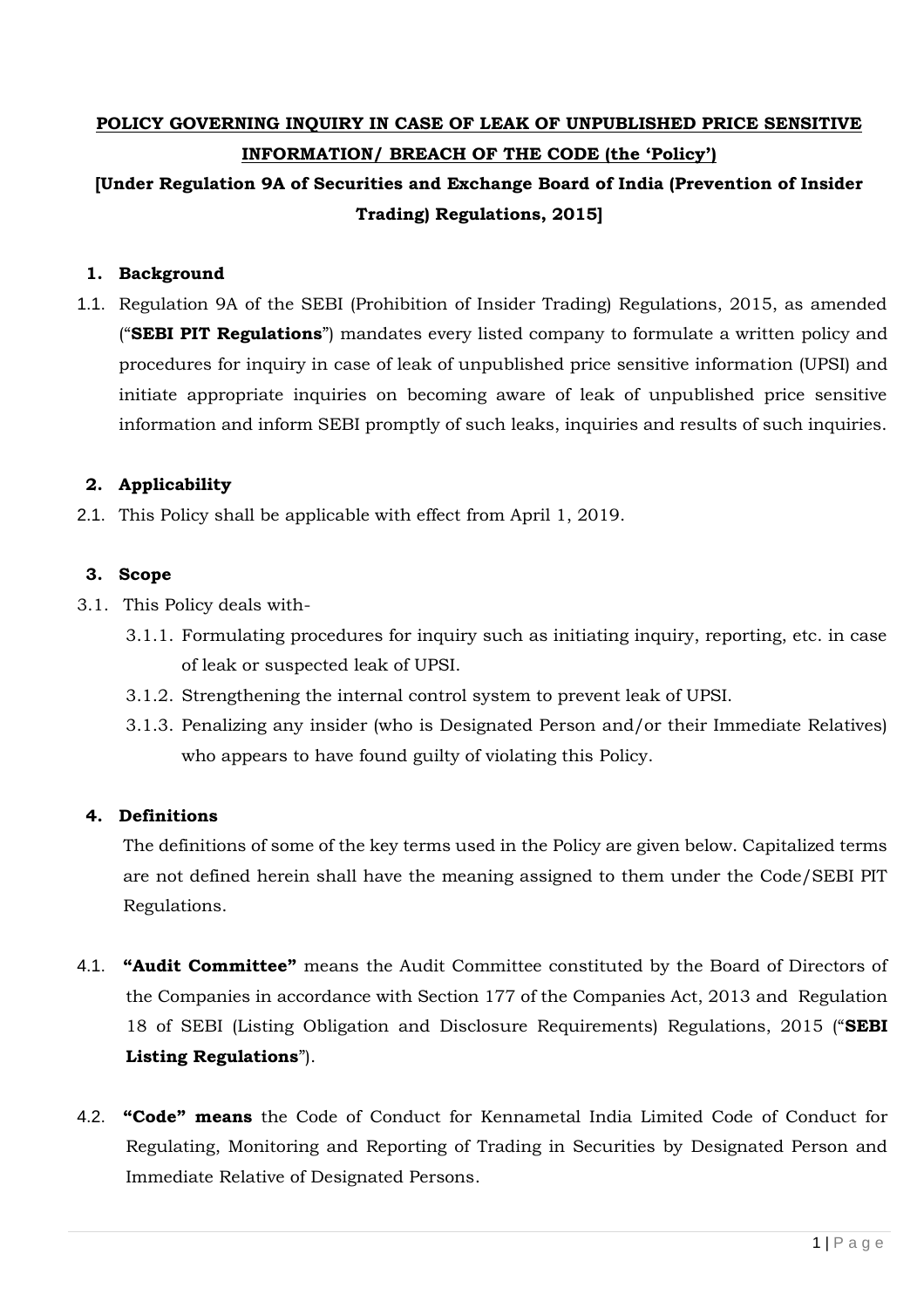## 4.3. **"Compliance Officer"** means the person as defined in Code.

- 4.4. "Leak of UPSI" means communication of information which is/deemed to be UPSI by any person, who is in possession of UPSI, to any other person, directly or indirectly, overtly or covertly or in any manner whatsoever, except for legitimate purposes, performance of duties or discharge of legal obligations.
- 4.5. "Delinquent" means the person or persons against or in relation to whom an inquiry is initiated in case of leak or suspected leak of UPSI.
- 4.6. "Unpublished price sensitive information" means any information, relating to a company or its securities, directly or indirectly, that is not generally available which upon becoming generally available, is likely to materially affect the price of the securities and shall, ordinarily including but not restricted to, information relating to the following: –
	- 4.6.1. financial results;
	- 4.6.2. dividends;
	- 4.6.3. change in capital structure;
	- 4.6.4. mergers, de-mergers, acquisitions, delistings, disposals and expansion of business and such other transactions;
	- 4.6.5. changes in key managerial personnel; and
	- 4.6.6. Material Events as specified in the Policy on Determining Materiality and Archival of Disclosures pursuant to Regulation 30 of SEBI (Listing Obligations and Disclosure Requirement) Regulations, 2015 as amended from time to time.
- 4.7. "Whistle Blower" means an employee making a disclosure under the Whistle Blower Policy.
- 4.8. **"**Working days" means working days of KIL.

## **5. Procedure for inquiry in case of Leak or suspected Leak of UPSI**

## **5.1. Reporting Mechanisms:**

Reports of concerns about Leak of UPSI can be reported by

- 5.1.1. the Delinquent
- 5.1.2. regulators
- 5.1.3. any other person, including employees of the Company (henceforth collectively referred to as 'Complainant' or 'Whistle Blower').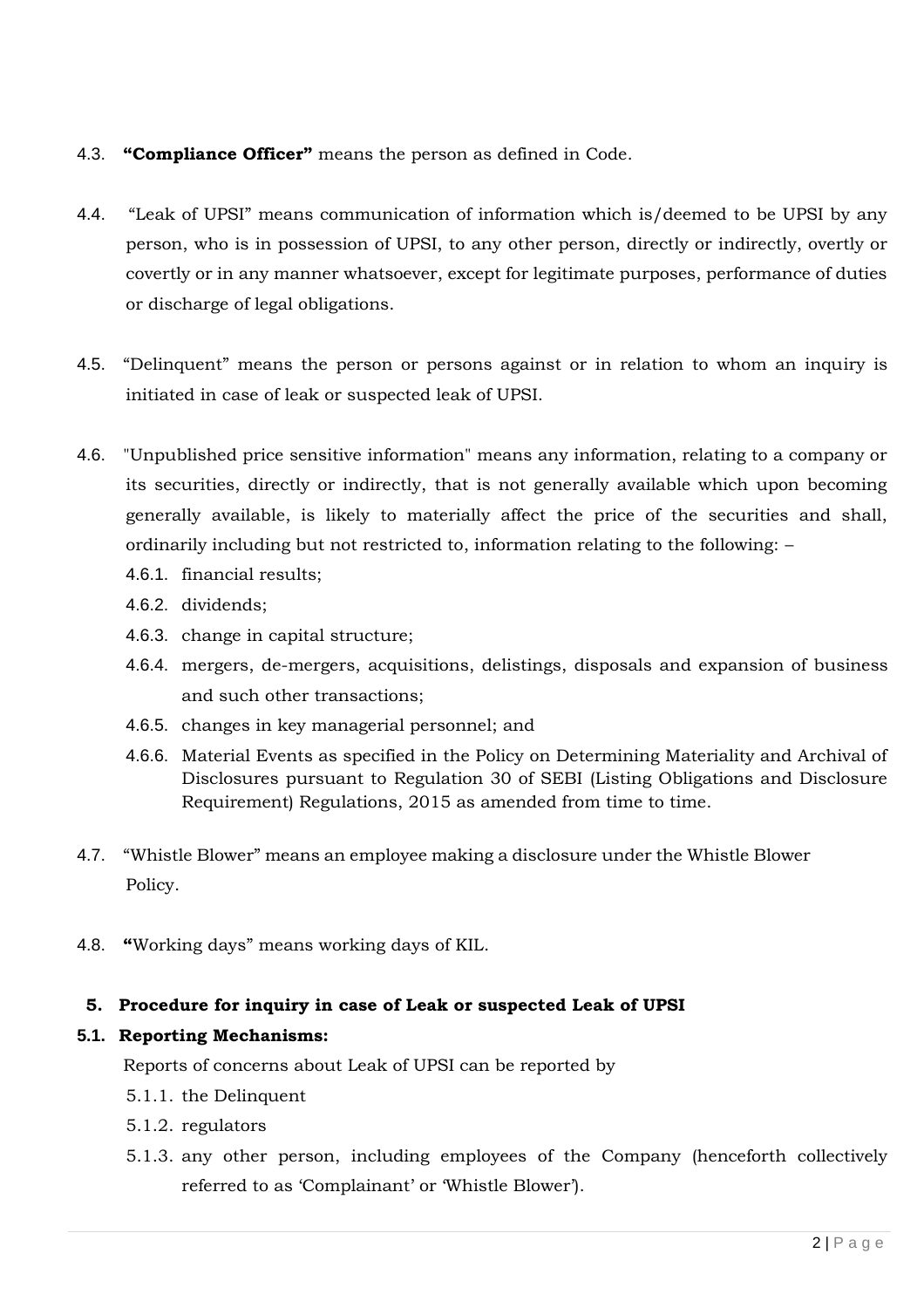- 5.2. Reports of concerns about Leak of UPSI or breach of Code/ SEBI (Prohibition of Insider Trading) Regulations, 2015 can be addressed to:
	- 5.2.1. Ethics Alert Line (toll-free and anonymous): 000-117 +1-877-781-7319 OR
	- 5.2.2. K-Corp Ethics Mailbox: k-corp.ethics@kennametal.com Source of information relating to leak of UPSI OR
	- 5.2.3. Kennametal Office of Ethics and Compliance: Fax: +1 724-539-3839/ Telephone: +1 724- 539-4031/ Mailing Address: Office of Ethics and Compliance, 1600 Technology Way, Latrobe, Pennsylvania (USA) 15650 OR
	- 5.2.4. Audit Committee of KIL OR
	- 5.2.5. The Compliance Officer of KIL
- 5.3. Good faith concerns (hereinafter referred to as "Protected Disclosures") reported through one of the above mechanisms will be promptly investigated by Kennametal's global Office of Ethics and Compliance in coordination with partners from the Office of the General Counsel, and Internal Audit, among others as deemed appropriate before referring to the Audit Committee of KIL for needful action.
- 5.4. A Whistle Blower may report any violation of the above clause to the Chairman of the KIL Audit Committee, who is authorized to investigate into the same and/ or pass necessary directions to the Compliance Officer/ Legal Counsel of KIL or the Kennametal Global Ethics & Compliance Officer. The Audit Committee Chairman is also authorized to recommend suitable action to the management post investigation carried out independently.

## **6. Rights and Obligations of the Delinquent**

- 6.1. The Delinquent shall-
	- 6.1.1. co-operate with the Inquiry Committee during the investigation process.
	- 6.1.2. have a right to consult with a person or persons of their choice, other than members of Inquiry Committee.
	- 6.1.3. right to be informed of the outcome of the investigation
	- 6.2. The Delinquent(s) has the responsibility not to interfere with the investigation. Evidence shall not be withheld, destroyed or tampered with and witnesses shall not be influenced, coached, threatened or intimidated by the Delinquents.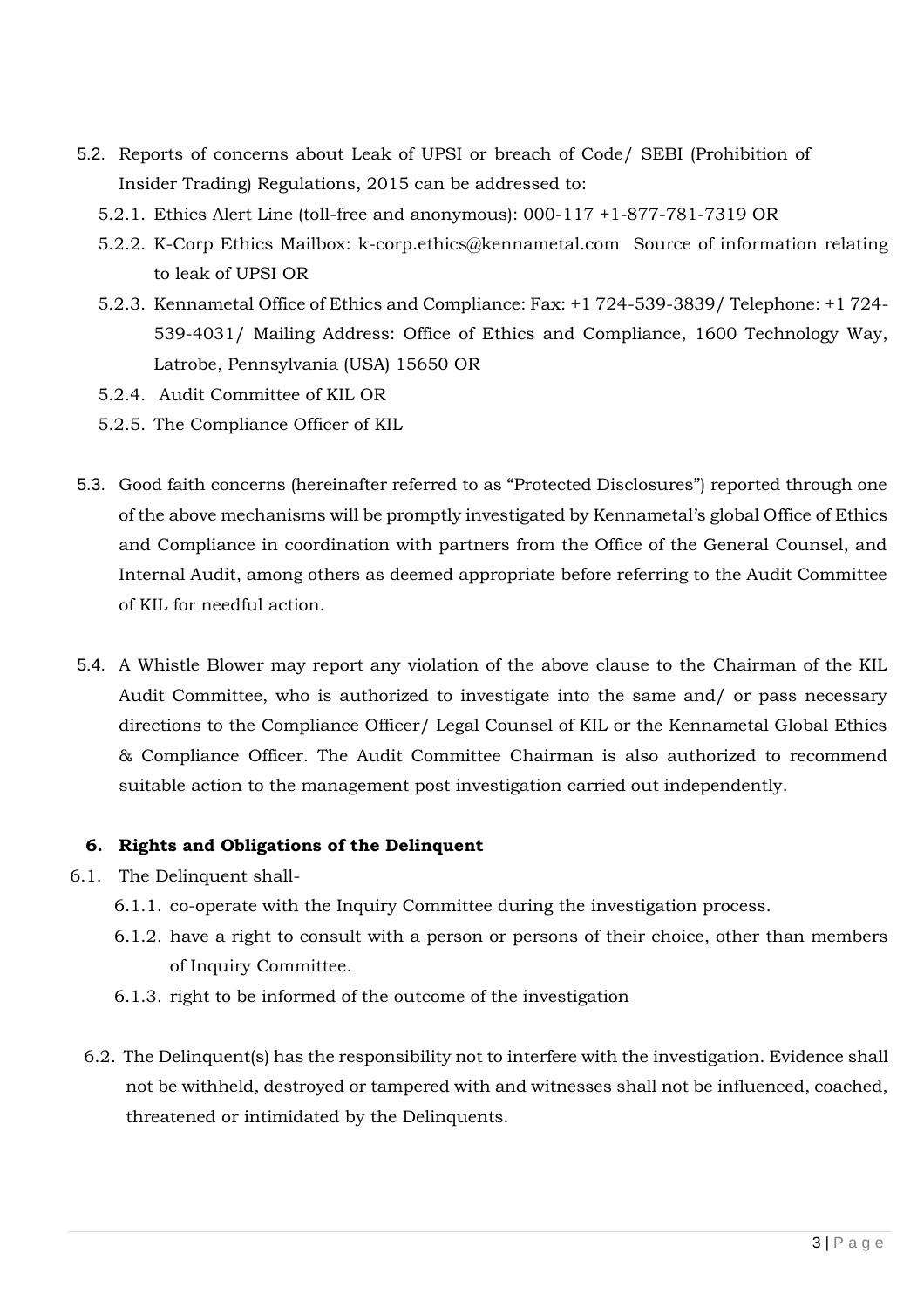- 6.3. Unless there are compelling reasons not to do so, Delinquents will be given the opportunity to respond to material findings contained in investigation report. No allegation of wrongdoing against a Delinquent shall be considered as maintainable unless there is good evidence in support of the allegation.
- 6.4. In case the Delinquent is an employee of the Company who has resigned (is on notice period) due efforts shall be made by the Inquiry Committee to complete the investigation at the earliest but without compromising the quality of investigation.
- 6.5. Subject to certain exceptions as have been laid out in the SEBI (PIT) Regulations when a Delinquent person who has traded in securities has been in possession of UPSI, his trades would be presumed to have been motivated by the knowledge and awareness of such information.

## **7. Decision and Reporting**

- 7.1. If an investigation leads the Office of Ethics and Compliance / Chairman of the KIL Audit Committee to conclude that there has been a Leak of UPSI or breach of the Code, has been committed, the Legal Counsel of KIL / Chairman of the KIL Audit Committee shall recommend to the management of KIL to take such disciplinary or corrective action as he may deem fit. It is clarified that any disciplinary or corrective action initiated against the person as a result of the findings of an investigation pursuant to this Policy shall adhere to the applicable personnel or employees' conduct and disciplinary procedures.
- 7.2. The investigation shall be completed normally within 30 days of the receipt of the concerns reported through one of the above mechanisms and is extendable by such period as the Global Director, Ethics and Compliance and/or KIL Audit Committee deems fit. All reports of investigations shall be promptly reported to the Audit Committee Chairman by the Compliance Officer/ Legal Counsel of KIL. The investigation report shall be submitted to the Audit Committee/ Board of Directors immediately and such report shall also be submitted to SEBI simultaneously.
- 7.3. If the Delinquent is proved guilty, the disciplinary action that may be initiated by the investigating authority include wage freeze, suspension, recovery, ineligibility for future participation in the Company's stock option plans or termination, as may be decided by the Audit Committee or the Board of Directors or any other person authorized by the Board.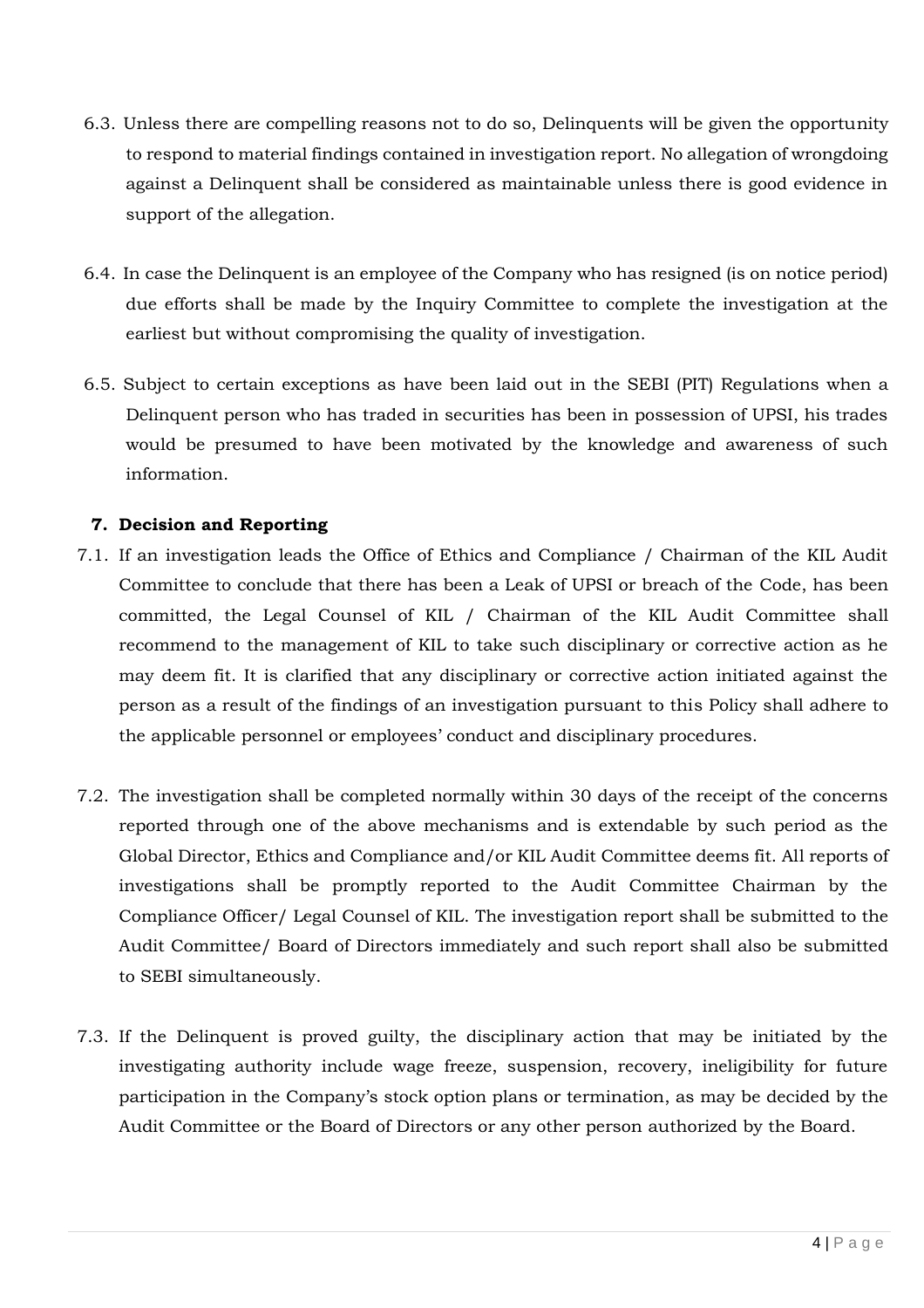## **8. Retention of Documents**

- 8.1. All Protected disclosures in writing or documented along with the results of Investigation relating thereto, shall be retained by KIL for a period of 7 (Seven) years or such other period as specified by any other law in force, whichever is more.
- 8.2. In case the complaint is against the Chairman/CEO of the Company, the Chairman of the KIL Audit Committee after examining the Protected Disclosure shall forward the protected disclosure to other members of the KIL Audit Committee if deemed fit. The KIL Audit Committee shall appropriately and expeditiously investigate the complaint.
- 8.3. If the report of investigation is not to the satisfaction of the complainant, the complainant has the right to report the event to the appropriate legal or investigating agency.
- 8.4. A complainant who makes frivolous/ bad faith allegations despite knowing it to be frivolous shall be subjected to appropriate disciplinary action in accordance with the rules, procedures and policies of the Company.

## **9. Protection / Non-Retaliation**

- 9.1. No unfair treatment will be meted out to a Whistle Blower by virtue of his/ her having reported a Protected Disclosure under this Policy. The Company, as a Policy, condemns any kind of discrimination, harassment, victimization or any other unfair employment practice being adopted against Whistle Blowers. Protection will, therefore, be given to Whistle Blowers against any unfair practice like retaliation, threat or intimidation of termination / suspension of service, disciplinary action, transfer, demotion, refusal of promotion or the like including any direct or indirect use of authority to obstruct the Whistle Blower's right to continue to perform his duties / functions including making further Protected Disclosure. The Company will take steps to minimize difficulties, which the Whistle Blower may experience as a result of making the Protected Disclosure.
- 9.2. The identity of the Whistle Blower shall be kept confidential to the extent possible and permitted under law. The identity of the complainant will not be revealed unless the individual discloses his details publicly or disclosed his identity to any other office or authority. In the event of the identity of the complainant being disclosed, the KIL Audit Committee is authorized to initiate appropriate action as per extant regulations against the person or agency making such disclosure. The identity of the Whistle Blower, if known, shall remain confidential to those persons directly involved in applying this policy, unless the issue requires investigation by law